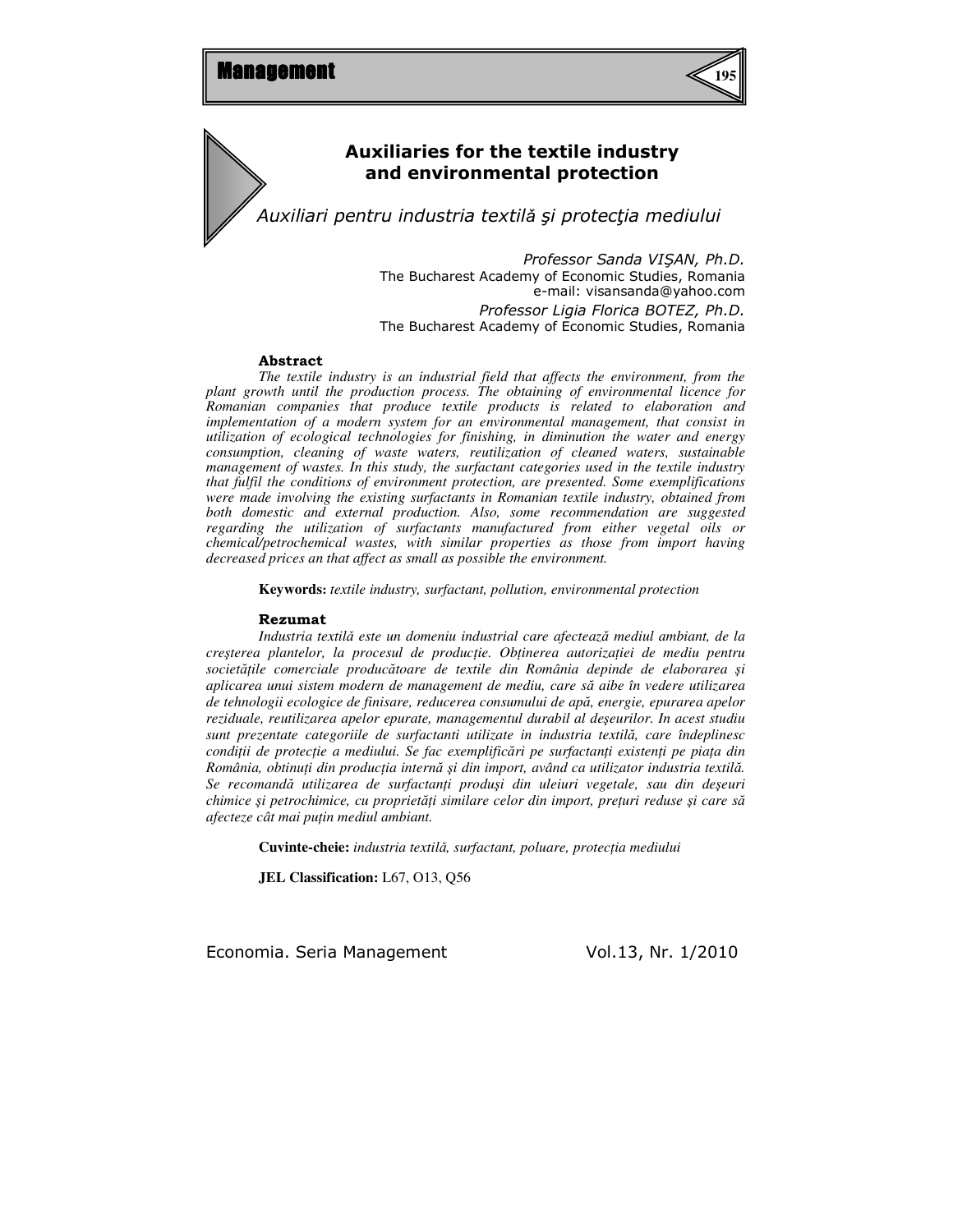

## Introduction

he textile industry is an industrial field having serious problems referring to the environment pollution. In the world the annual production of 2 million solid wastes, 3 million of carbon dioxide as well as 7 million cubic meters of waste waters was recorded (Protectia mediului in Romania, nd). The polluants proceeded from many sources. Besides the industry, a first pollution source is agriculture field, where immense amounts resources are produced that generally are not entirely recycled. Additionaly, the frequent changes of tendencies in the fashion determine a growing production that is useless many times, together with an excessive pollution. The pesticids used for protection of plant cultures destined to textile industry are harmful for fauna, also contaminate other products and reach to the food. Thus, the cotton growing requires 25% of total amount of pesticides used in the world, these chemical substances being recognized as carcinogens (Green shoping, march 2009). T

The used chemical substances for dye and discolour textile materials contain chlorine, chrome and other polluants that affect the environment, being dangerous for the life of farmers, process workers, and also of those who wear the closes (Ape uzate, nd). Moreover, during the dyeing process of materials huge amounts of water are used which remain concentrated with pollutants and, therefore, require cleaning. As, an example (National Research - Development Institute for Textile and Leather, 2006), some alkaline and coloured waters result from the fibre preparation and textile manufacturing. These waste waters have a value of OBC index (oxygen biological consumption) of 60-1380 mg/L, 30-900 mg/L suspension of solid particles, 5 mg/L nitrogen compounds, 1.5 mg/L phosphorur compounds as well as a raised temperature. The waste waters may also contain free chlorine, sulphides, mineral acids, hydroxides, starch, greases, oils, hydrogen peroxide, heavy metals (zinc, copper). Consequently, the treatment of waters consists in more complex processing such as neutralization, chemical precipitation and conventional biological cleaning.

It is well known that in the textile industry, beside of natural fibers the synthetic fibers are commonly used; these fibers consume the potential exhausting resources of the world regarding oil and natural gas. In this respect, the ecofashion intends both the environment protection and consumers health together with the workers health by improvement of their working conditions. The ecological clothes are made from organic natural textiles, as the cotton cultivated without pesticides or the silk obtained from silk worm grown in organic medium. In France, the ecological products are special labelled indicating the steps within the corresponding plant convert into cloth product and the benefits of using such kind of product. Also, the applied label indicates the toxic indices from product composition in order to eliminate some health risks. Such indices can be, for instance: the formaldehyde content of product that led to irritations, neck ulcerations, oesophagus, stomach, nose, eyes and skin diseases; the content of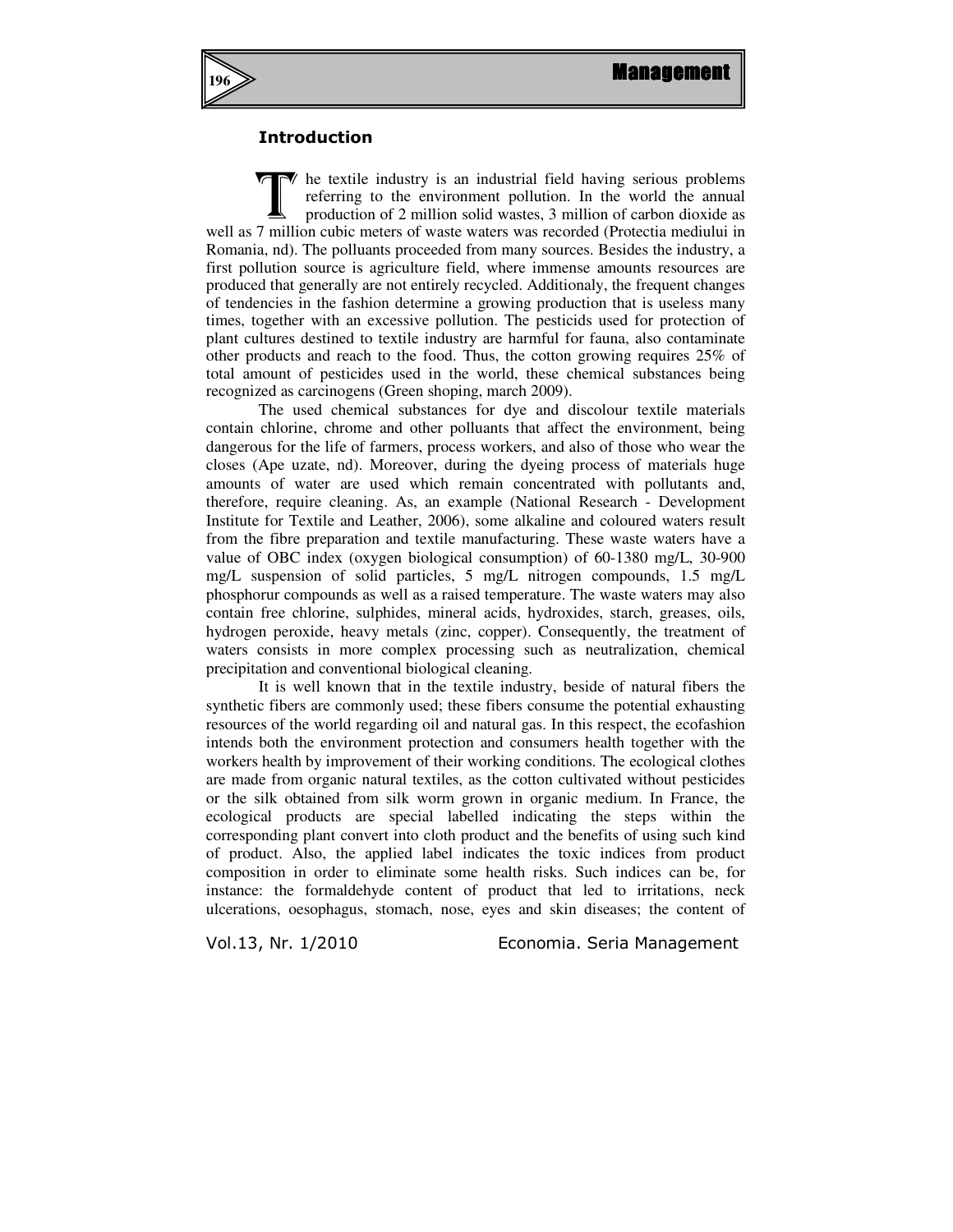

heavy metals which lead to serious diseas, dermatitis, destraction of kidneys, anaemia and brittleness of bones; the hexavalent chrome may provoke skin ulcerations, irritations of nose mucous and sometimes the modification of enzyme activity.

Recently, regarding the textile products group the RO-Flowe ecological label was introduced in Romania, which is similar as European label; this is an important measure of National Commission for Awarding the Ecological Label belonging to the Environment Ministry. It is expected from the eco-labelling the increase of opportunities for export, by conformation with international legislation, assurance of human health of consumers, financial savings by optimization of processes and remove the toxic and dangerous substances from the production process.

During a technological process the environment preservation may be accomplished by the following measures (Bunaciu & Durbacă & Roman, 2008; Surfactant*,* nd): the ecological technologies of finishing able to reduce the values of pollution indices; modern technological solutions for waste water cleaning; diminution of water and energy consumption; reuse of cleaned water; sustainable management of wastes; elaboration and application of a advanced system of environment management by new concepts of environment protection and by obeying the stipulations of European Community Acquis for environment. Since 1990 year, a reason for the removal from activity of many companies involved in textile production (spinning mills, weaving mills, knitwear and ready-made clothes factories) was also related to nonconformity with environment requirements and, hence, to unfulfilled the conditions necessary to obtain the environment licence as a consequence of financial impossibility for refurbishment (Bunaciu & Durbacă & Roman, 2008).

## Surfactants based chemical reagents for textile industry

The surfactants (also called surface-active reagents) are chemical compounds that can decrease the surface tension of water even their concentration has low values (Bunaciu & Durbacă & Roman, 2008). The diminution of water surface tension is explained by adsorption at either gas-liquid or liquid-liquid interfaces. Typical molecular structure of a surfactant indicates both hydrophobic and hydrophilic part. The hydrophobic part contains usually a hydrocarbon chain with 8-18 carbon atoms and can be in its nature: aliphatic, aromatic or a mixture of both. The sources are natural greases, oils, petrochemical fractions, synthetic polymers with relatively low molecular weight, or synthetic alcohols with high molecular weight.

According to the nature of hydrophilic groups, surfactants may be classified into: anionic, cationic, non-ionic and amphoteric. Thus, the corresponding groups in anionic surfactants consist in carboxylic groups (as in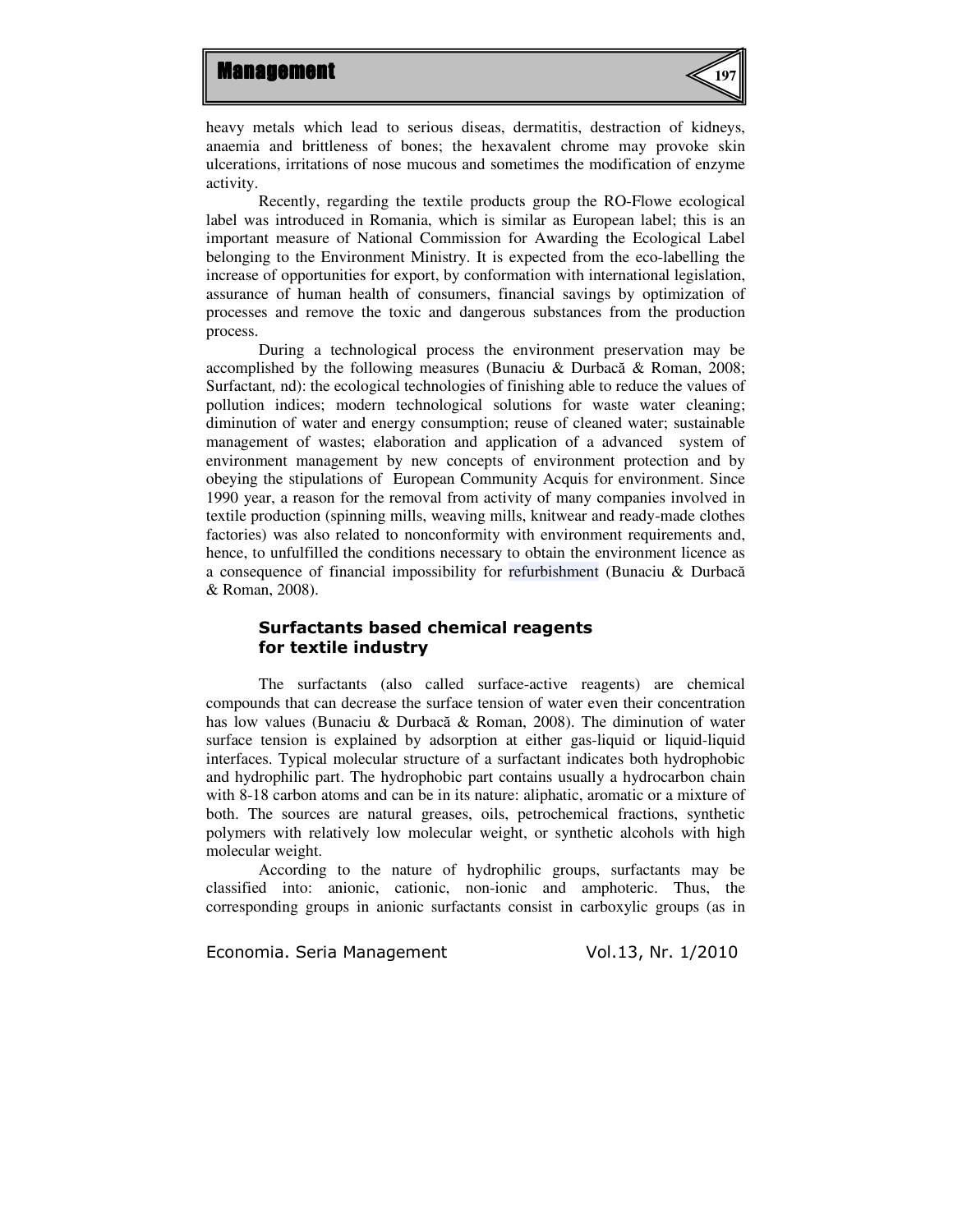

soaps, for instance), sulphates, sulphonates or phosphates. The cationic groups are forms proceeded from amines. A non-ionic part is represented by the oxygen from ethers and polyethylene glycol, organic compounds that all are associated with water. In every case, the final hydrophilic group is strongly attracted by water molecules, whereas the attraction of hydrophobic groups is very weak.

The surfactants play an important role in a lot of practical applications, being utilized in various forms (Surfactant*,* nd): detergents, emulsifiers, dispersants, dies, adhesives, inks, humectants, wacs, foams, a lot of pesticides (herbicides, insecticides, biocides), some cosmetics, lubricants and others.

Depending on their origin and structure, before weaved, the majority of textile fibres are processed in spinning mills. During the technological processes, in spinning mills and in weaving mills a series of chemical products are utilized as surfactants (separation agents, tensides). A classification takes into account the applied operations, thus:

- 1. Products in preparation for spinning, which is used in order to prepare and pre-treatment of fibres. These are divided, in turn, into three classes:
	- product training, pre-treatment, ungluing, mercerization;
	- whitening products;
	- softening products.
- 2. Products in the processes of dyeing and printing, which are divided as follows:
	- products produced by dissolution or dispersion;
	- antifoaming products, antimigration, antifold and protecting fibers;
	- products for equalization and for mordanting;
	- fastening products after washing;
	- products for printing.
- 3. Final dressing products:
	- products avoiding influence of touch (emollients);
	- hydrophobic starch products, antistatic agents, oleofobe agents, fireproof agents;
	- polymeric dispersions, catalysts, reticulated resins;
	- special products, as antibacterial, antimicrobial, UV absorbers.

## The surfactants and the environment

An adequate choosing of the surfactant takes into account the properties, price, its effects on human health (people working in the manufacturing process or consumers of textile products) and the impact on the environment. The properties required in various applications of surfactants can be known from product guides published by various producing companies.

In general, there are followed the properties which lead to a certain effect in the production process, or for consumers. Other issues are related to energy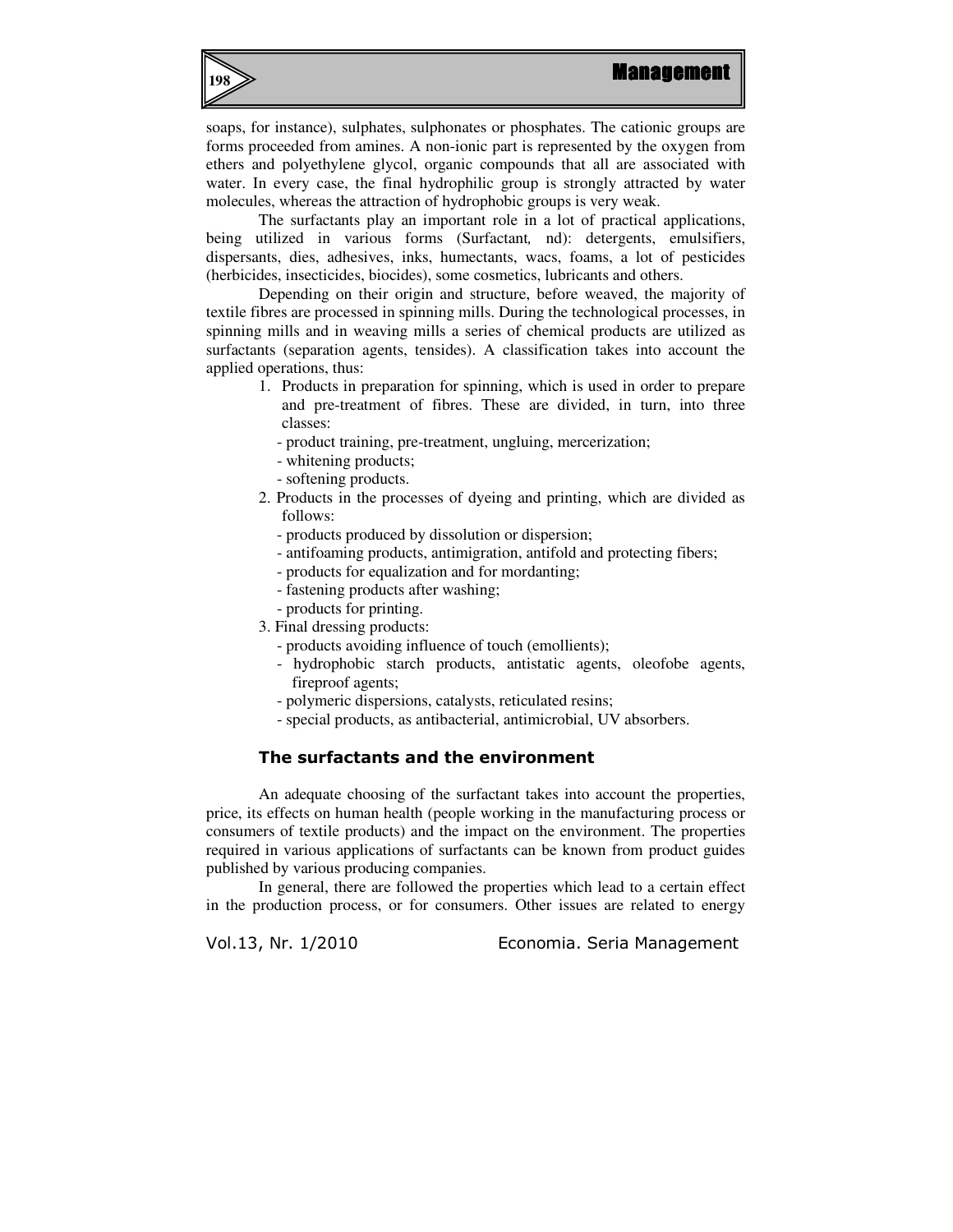

consumptionthat must be reduced more, and the mutual influences of various substances in the mixture. In recent years, it is much considered the impact of some products (and hence of surfactant) existing in the remaining water, or products that affect the environment.

Biodegradability of surfactants is one of important properties related to their impact on the environment; the process can take place in two stages:

- primary biodegradation when lowering the foaming properties of surfactants;
- final biodegradation that is complete, up to carbon dioxide and water.

The main factors affecting biodegradation are physical size of the surfactant molecule and the degree of ramification. Knowing surfactant structures can provide which types of molecules are more easily biodegradable and which are harder.

Other properties that make surfactants may become friendly for environment are:

- application by exhaustion;

- degradation of peroxides (for surfactants in combination with enzymes);
- obtaining from plant products that facilitate biodegradability;
- their use at temperatures close to ambient, and so on.

## Types of ecological effects of surfactants used in the textile industry in Romania

Romanian textile industry uses a variety of auxilliary substances provided from domestic production and import; for instance, they are purchased from various companies such as Clariant, DAIT-STAR, B-ZEMA, CIBA, ROTA, BASF and others.

In the following we present several types of surfactants produced by the company CLARIANT (Clariant, nd).

#### *1. Produse of enzymatic ungluing:*

*Bactosol TK* contains enzymes based amylase; its effect shows a strong degradation of starch, being applied by exhaustion. Bactosol FB contains enzymes amylase and cellulose, used for unglutingungluting, for special effects, the wearing (Wash and Wear) "type articles on jean, cellulose fiber and mixtures with synthetic fibers. It is stable in water strong acids (optimum  $pH = 5,0-6,0$ ), optimum temperature being 50-60° C; it is recommended for continuous and discontinuous processes.

#### *2. Enzymatic products for special treatment*

*Bactosol AP* containing enzyme catalase-based liquid that is applied by exhaustion to remove traces of hydrogen peroxide after bleaching. It is applied to a temperature of  $20-40^{\circ}$  C, pH 6-8.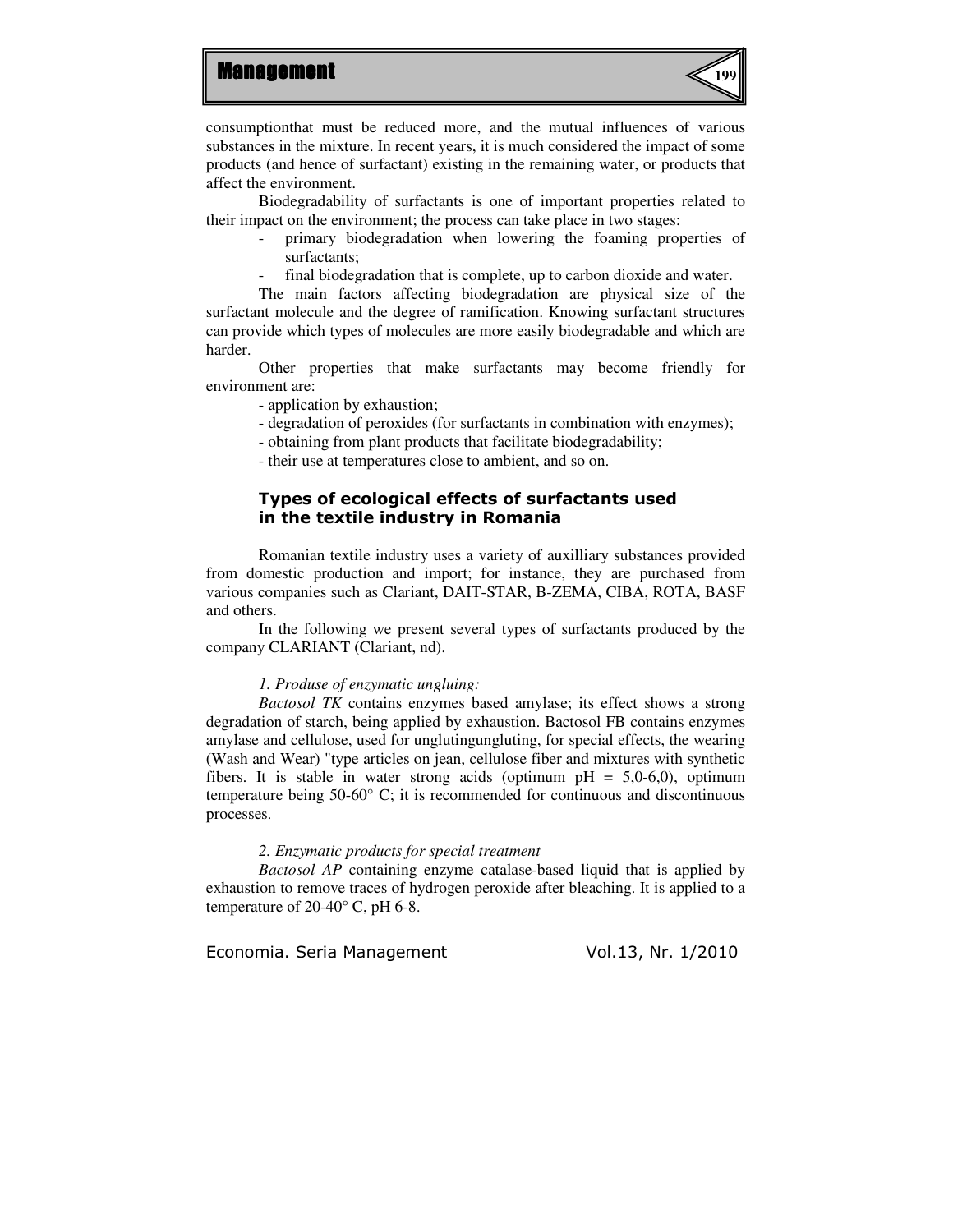

*Bactosol SAP* contains enzymes based on selected catalase, which are used for cellulose fibers and their blends, and is stable in the presence of detergents and wetting agents; it decomposes traces of hydrogen peroxide after bleaching, without attacking fiber colors and is presented as organic product.

#### *3. Products for cleaning, cooking, washing*

*Imerol XN* is an ether as recommended polyglycolic posted very effective for all kinds of stains; - used for all types of fiber, alkali-stable at up to 19° Be NaOH; - strong wetting agent; - shall apply by all processes of exhaustion, continue processes.

*Sandoclean PCJ* - synergistic mixture of alkyl-ethoxylates and fatty alcohols, which are used for all types of fibers and blends them into operationsof ungluting, preparation, cooking, washing, bleaching etc.; - it is biodegradable; - it is applied by exhaustion.

*Sandoclean JSF -* alcoxilat fatty alcohol used to remove traces of mineral oils; - stable in hard water, acid and alkali to 6 ° Be NaOH; - organic biodegradable product.

*Sandoclean TiO -* fatty alcohol-ether-aryl sulfonate poliglicolic used as universal auxilliary in bleaching with hydrogen peroxide and a cotton mixtures, acting as softening, detergent and stabilizer, with significant economic efficiency; it - is environmentally biodegradable.

*Sirrix ATO-* glucozidic derivate, is used to ungluting, preventing the formation of oxicelluloze in alkaline environments, items used in processing jeans, partially or totally replacing treatment with pumice, being environmentally biodegradable.

*Sirrix CRC -* alkyl sulfate salts organic and inorganic - stable alkaline fleets up to 30° Be NaOH; it acts as a wetting agent in reductive alkaline fleets and is applied by exhaustion and continuous process.

#### *4. Products mercerization*

*Sandoflex A – a solution of sulfur esters of fatty acids: - stable in alkaline* fleet to 34° Be NaOH; - effect of high penetration and mercerization; - apply by continuous process.

*5. Products for final dressing. Hydrophobic dressings and antistatic fireproof oleofobe* 

*Nuva CSF fluid* – a dispersion cationic fluoro-carbon is used for all types of fibers; - it gives very good impermeability to water and oils, with effect permanently; - through exhaustion applies in acid medium.

There is some possibility of summary auxiliarii textile using indigenous raw materials. For example company S.C. SIN SA-made products OLEOCHEMICAL distilled acids from vegetable oils (sunflower oil, soybean oil)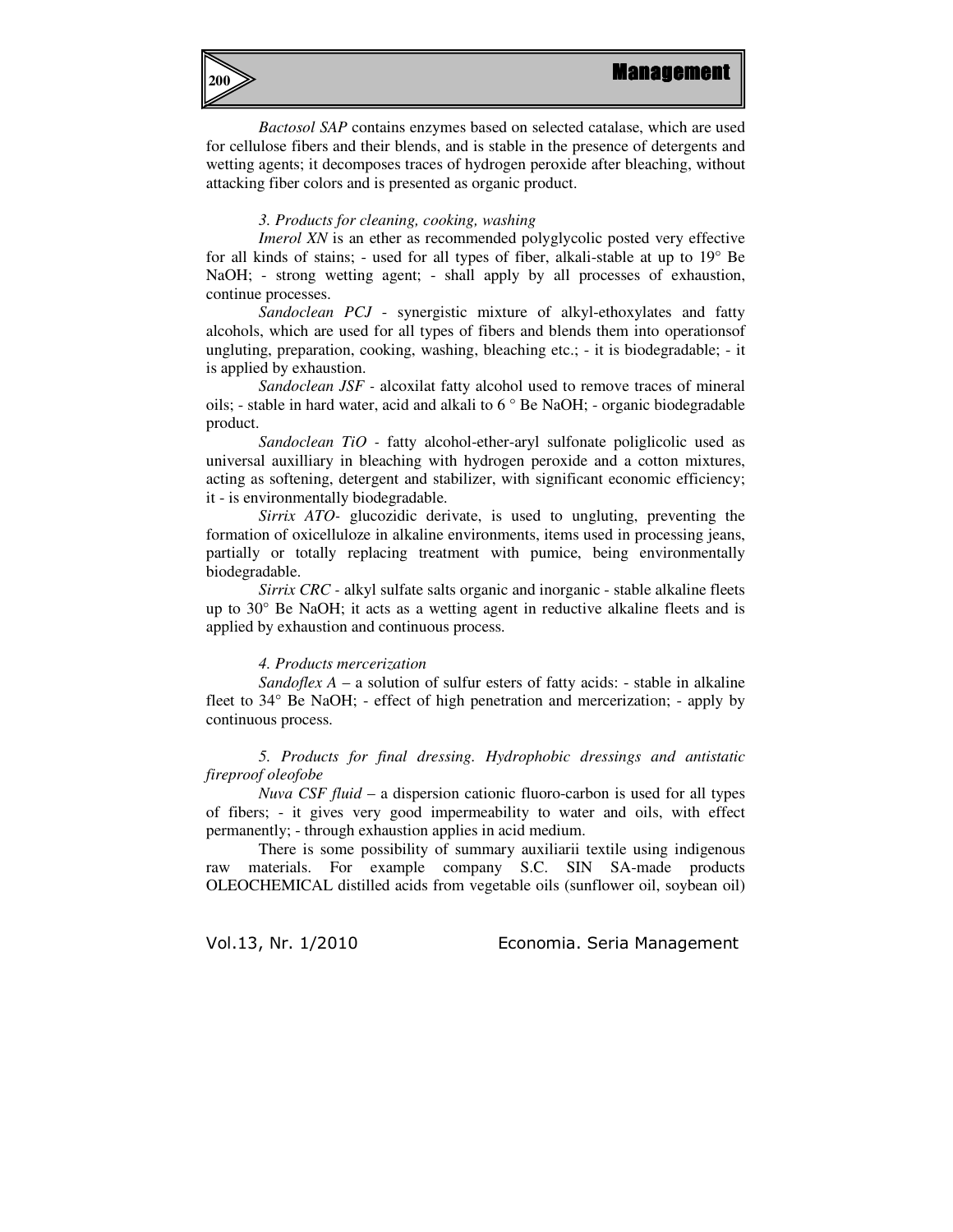

to obtain alkyd resins industry plastifianţilor lakes and electrical, textile auxiliaries production of fatty esters and other chemical intermediates (S.C. SIN S.A.**,** nd).

It is used in the country and produced some of the Romanian companies such as OCTA-CHIM-COLOR, which produces textile auxiliary groups presented in Table 1 (Octachim, nd).

|                        | Table 1                                                                                                     |  |  |
|------------------------|-------------------------------------------------------------------------------------------------------------|--|--|
| <b>Name</b>            | <b>Action</b>                                                                                               |  |  |
| Altexim                | Agent ancient properties of emoliere, good equalization, a colourant,<br>penetration capacity and dispersal |  |  |
| Alvirol                | Sequester agent for alkaline-earth salts                                                                    |  |  |
| Alviron                | Painting and auxilliary agents dezarerare for all types of fiber                                            |  |  |
| Lavan                  | Washing agent for all types of fiber, agent for improving resistance<br>soap painting                       |  |  |
| Losin                  | Agent dissolution of fat and deployment wet stain washing and dry<br>cleaning for all types of fiber        |  |  |
| Sevalin                | Auxilliary boiling and blanching                                                                            |  |  |
| Seventin               | Agents to protect the fibers                                                                                |  |  |
| Sevofast               | Slip agents for all types of fiber                                                                          |  |  |
| Sevofin                | Paraffin emulsions                                                                                          |  |  |
| Sevofix                | Agents to improve the final treatment resistances and cellulose fibers<br>Polyacryle                        |  |  |
| Sevofixan              | Auxilliary dimensional setting for the wool                                                                 |  |  |
| Sevolase               | Deglutination agent with enzimes                                                                            |  |  |
| Sevophob               | Agent to oleo-hydrophobization for all types of fiber                                                       |  |  |
| Sevoprint              | Products for dyeing and printing                                                                            |  |  |
| Sevosoft               | Systems for obtaining special effects finishing                                                             |  |  |
| Sevosoftal             | Antifold agents for all types of fiber and finishing processes                                              |  |  |
| Softycon               | Emollient agents for all types of fiber and textile contextures                                             |  |  |
| Stabilthern            | Stabilization agent of fall colors                                                                          |  |  |
| <b>TC</b> Antistatikum | Antistatic agents, lubricants for spinning                                                                  |  |  |
| <b>TC</b> Binder       | Binders for dyeing and printing with pigments                                                               |  |  |
| <b>TC</b> Carrier      | Accelerator for dyeing fiber polyesters                                                                     |  |  |
| TC Dispergator         | Universal agents of dispersal                                                                               |  |  |
| <b>TC</b> Emulgator    | Emulsifiers agents for removal of spinning oils gluing                                                      |  |  |
| <b>TC</b> Entschaumer  | Antifoam agents for all the finishing                                                                       |  |  |
| TC Fix si Wash         | Agents and soap for fixing reactive dyes                                                                    |  |  |
| <b>TC</b> Fixierer     | Agents fixing dyes                                                                                          |  |  |
| <b>TC</b>              | Special products for cleaning machines                                                                      |  |  |
| Maschinenreiniger      |                                                                                                             |  |  |

#### **The produced textile auxiliary groups from OCTA-CHIM-COLOR company**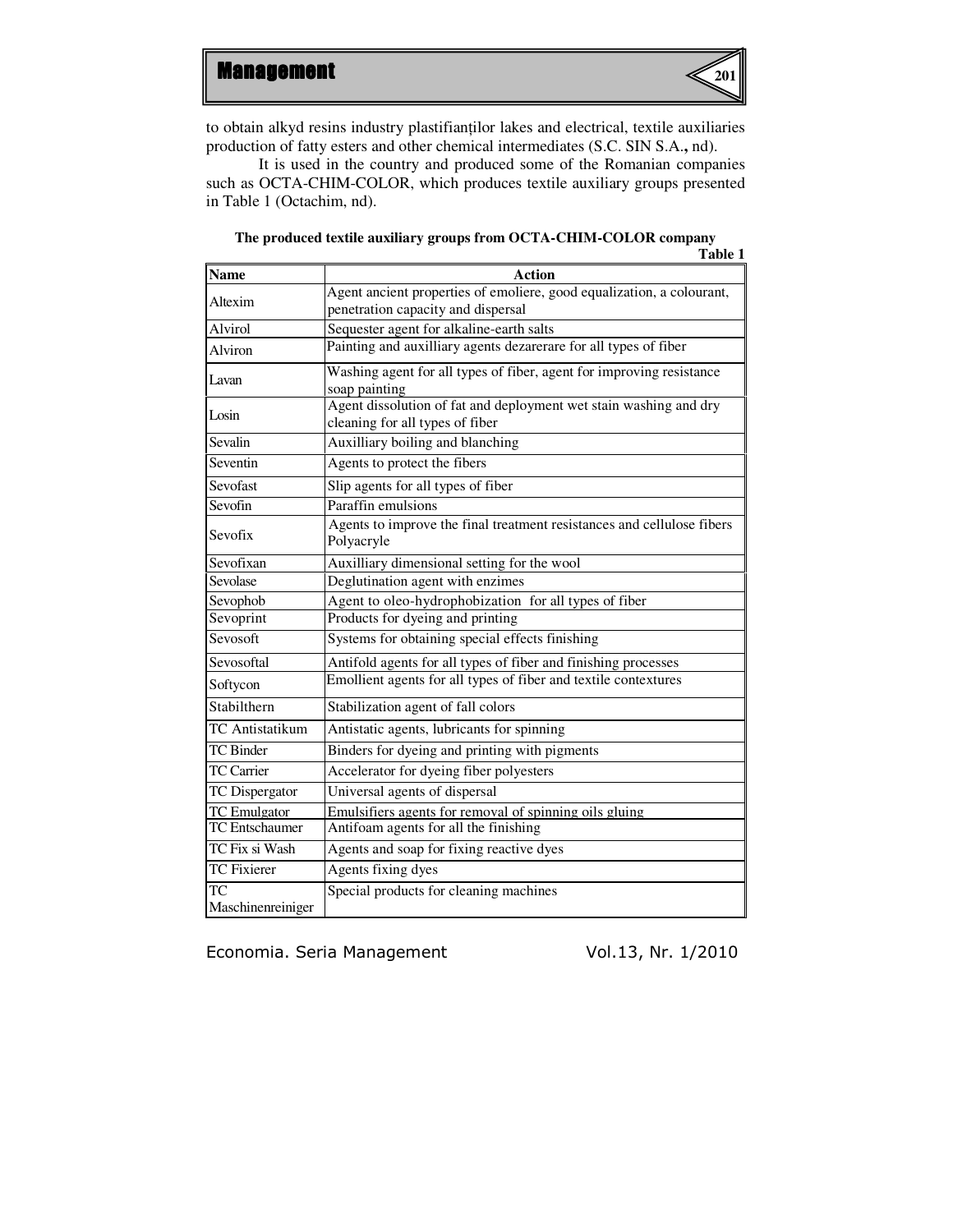**202**

| <b>TC</b> Okostabil     | Plugging system for maintaining pH countries Oko-specified<br>standards                     |  |
|-------------------------|---------------------------------------------------------------------------------------------|--|
| <b>TC Puffer</b>        | Plugging systems for various processes of finishing                                         |  |
| <b>TC</b> Reaktant      | Reactant resins for finishing higher cellulose fiber                                        |  |
| <b>TC</b> Retard        | Retardation for painting poliacrilonitril with cationic dyes                                |  |
| <b>TC Schnellnetzer</b> | Moistening agents very effective for all types of fiber, textile materials<br>and processes |  |
| <b>TC Stabil</b>        | Permanent finishing agents without formaldehyde for easy finishing                          |  |
| <b>TC</b> Stabilisator  | Agents for the stabilization process of the peroxide bleaching                              |  |
| Tecoredukt              | Reducing agents                                                                             |  |
| Tecovin                 | Finishing agents for sewing thread and wet waxing agents                                    |  |

In the current economic context, the trading prices of textile auxilliaries have the following values shown in Table 2.

|                      | Table 2         |
|----------------------|-----------------|
| Name                 | Price (euro/kg) |
| <b>Bactosol CA</b>   | 10              |
| <b>Bactosol MTN</b>  | 8               |
| <b>Bactosol JA</b>   |                 |
| <b>Bactosol CD</b>   | 9               |
| <b>Bactosol PHC</b>  | 3,5             |
| Sandopan BFN lichid  | 6               |
| Sandopan DTC pastă   | 5               |
| Sandopan KD          | $\overline{2}$  |
| Sandozin NAN         | 2,3             |
| Nuva TC              | 11              |
| Nuva FBN             | 13              |
| Nuva K               | 10              |
| Nuva CSF             | 13              |
| Mercerol QW lichid   | 1,80            |
| Mercerol QWLF lichid | 2,50            |

**The trading prices of textile auxiliaries** 

The value of imports of textile auxiliaries in Romania is of 10-12 million/year, of which the products of the company CLARIANT is two million euro per year.

## **Conclusions**

Textile industry is an industry that affects the environment from plant growth to the production process. Textile products may affect the health of consumers and, after their wear and tear, increased amounts of solid waste result.